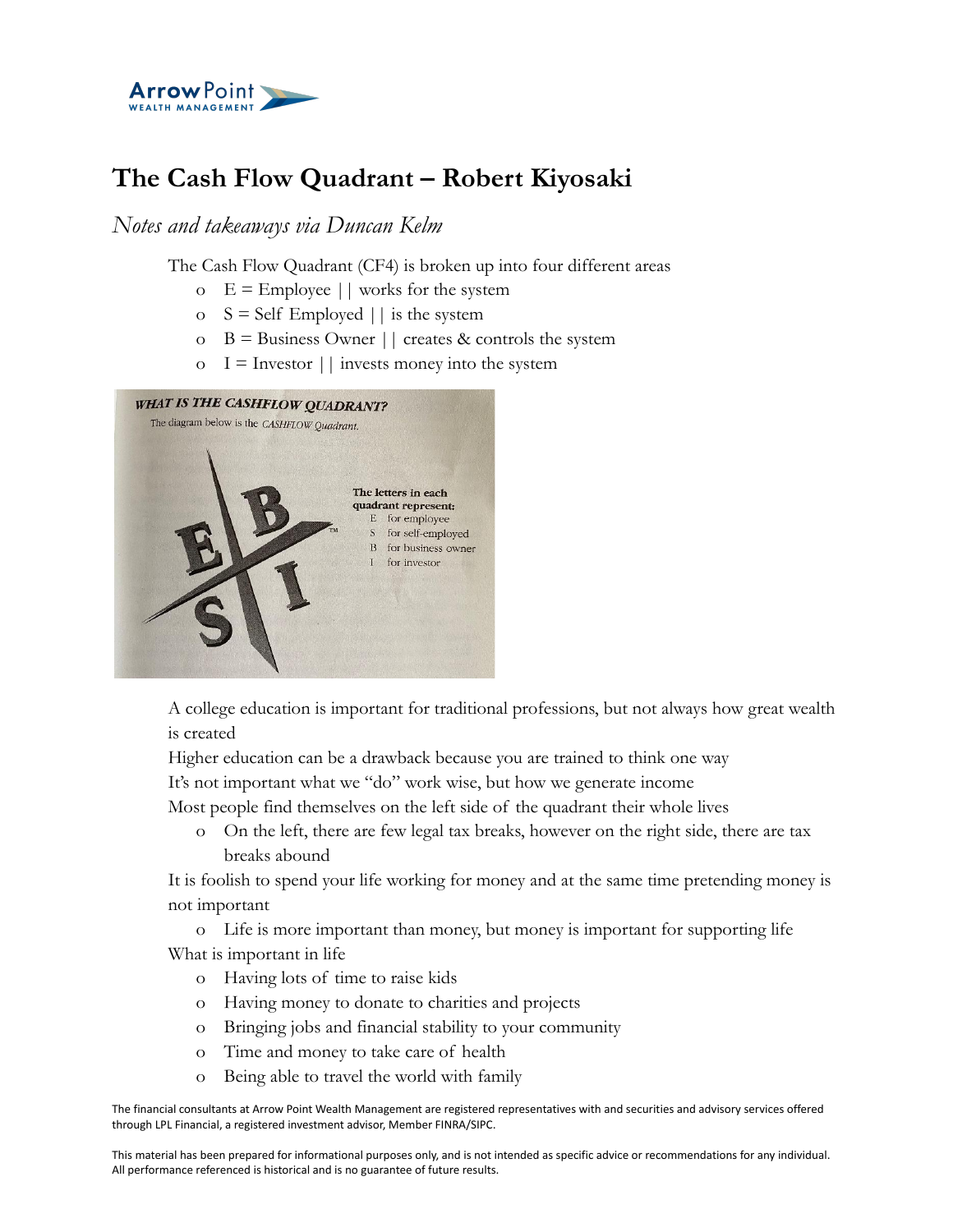

Time is the great equalizer, building wealth on the right side of the quadrant frees up time to do all the things you can't if you are tied to a job

As we grow older and gain different experiences, our interests will often change

o Young people out of school are often happy to get a job, but years later feel trapped and forced to follow the corporate path

With the right side of quadrant can come fear

o For most, when the fear of losing money and failing becomes too painful inside, many choose to seek the security of working for someone else - there is another path where instead you should use the fear and pain to seek freedom

Changing from a quadrant is often a change at the core of who you are and how you think

o Changing quadrants is often a life-changing experience

Employees

- o E's seek security and often are concerned about the benefits
- o When it comes to money and jobs there are many people who simply hate the feeling of fear that comes with economic uncertainty
- o E's want their benefits defined in a manner they easily understand
	- **Healthcare**
	- $\blacksquare$  Pension
	- $\blacksquare$  401K

Self-Employed

- o SE want to be their own boss and "do their own thing"
- o SE do not like having the amount of money they earn dictated by someone else or by a group of people who might not work as hard as they do
- o SE tend to work extremely hard and rarely have freedom when it comes to their time
	- They rarely trust others to do what they can do and often take control of situations rather than delegating
- o Likely the hardest quadrant of the four
- o This group is often made of well-educated professionals
	- Doctors
	- Lawyers
	- CPAs
- o SEs are often hardcore perfectionists and often want to do things exceptionally well
- o For this group money is generally not the most important thing, independence and freedom to do things their own way is much more important and highly valued
	- Also, being respected as an "expert" is extremely important to them

Business Owner

o Bs surround themselves with smart people from all four categories

The financial consultants at Arrow Point Wealth Management are registered representatives with and securities and advisory services offered through LPL Financial, a registered investment advisor, Member FINRA/SIPC.

This material has been prepared for informational purposes only, and is not intended as specific advice or recommendations for any individual. All performance referenced is historical and is no guarantee of future results.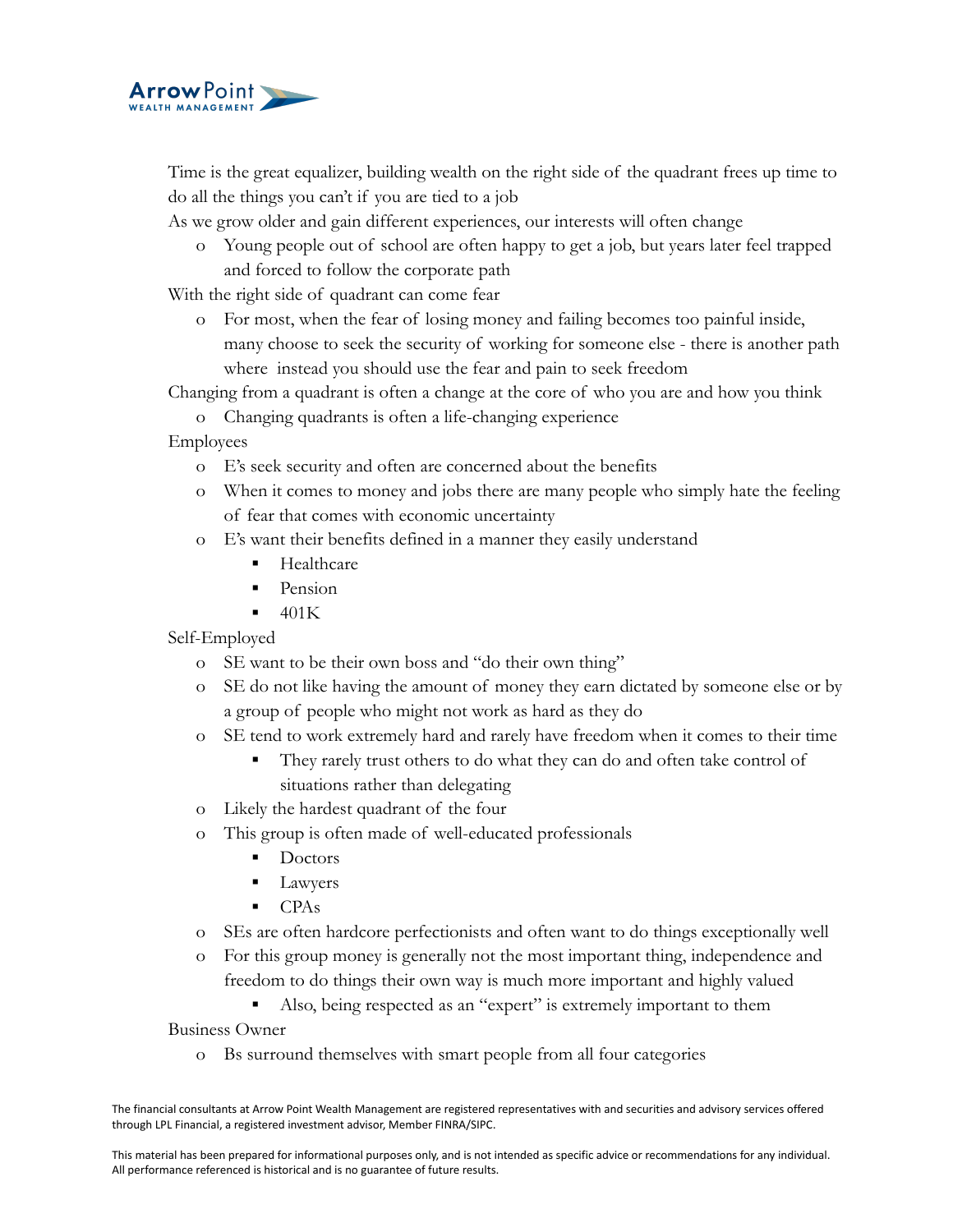

- o Unlike SEs they delegate work because they understand that is the best way to scale and also free up their time
	- Why do it yourself, when someone else can do it for you, and do it better?
- o Bs spend their time thinking
	- Thinking is the hardest work there is. That is why so few people engage in starting and running a business
- o Leadership is the willingness to bring out the best in people and is a trait of Bs
- o Technical skills of business can be easy, the hard part of owning a business is working with people
- o An SE owns a job, a B owns a system and then hires competent people to operate the system
- o To be successful as a B requires
	- Ownership or control of systems
	- The ability to lead people
	- Starting with a good control system lowers your risk
- o For SEs to become Bs, they need to convert who they are and what they know into a system
- o In moving to the B quadrant, the goal is to own a system and have others work that system for you

Investor

- o Goal is to make money with money
	- Full time Is do not have to work because their investments work for them
- o Is invest in Bs
- o Is borrow two things
	- Other people's time (OPT)
	- Other people's money (OPM)
	- Both OPT and OPM are found on the right side of the quadrant
- o Most wealthy people receive at least 70 percent of their income from investments
- o I quadrant represents a person whose retirement income comes from investments made during working years

The definition of wealth is: the number of days you can survive without physically working and maintain your standard of living

o Wealth is measured in time, not dollars

The reason the rich often get richer is because they can make millions and legally not pay taxes on that money

- o This is because they make money with assets not with income
- o Assets are much more favorable than income in regards to taxation

The financial consultants at Arrow Point Wealth Management are registered representatives with and securities and advisory services offered through LPL Financial, a registered investment advisor, Member FINRA/SIPC.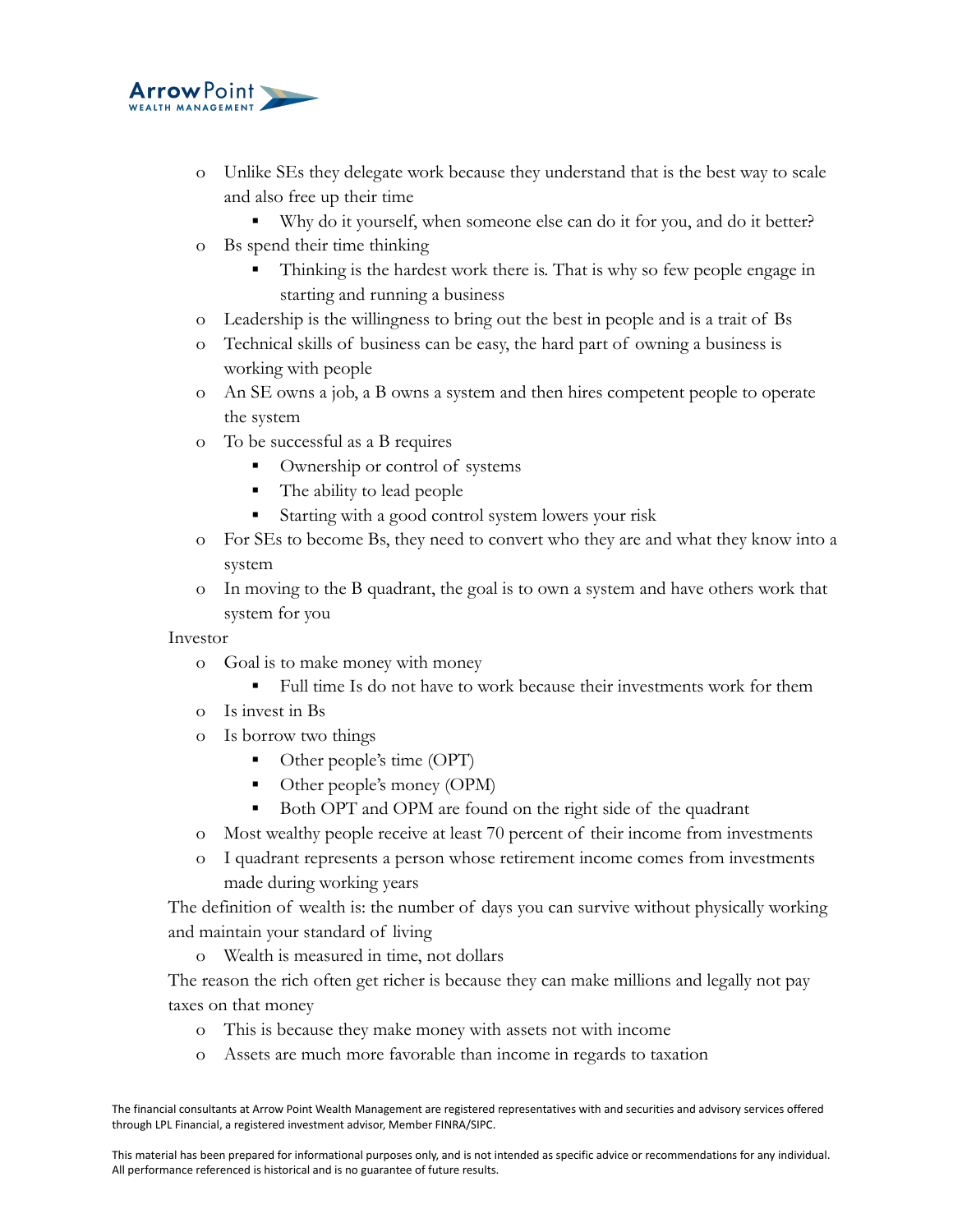

More people aren't investors because they choose to spend their money now versus invest, and most people cannot deal with the uncertainty and the fear involved in making investments

There are four broad categories of investors

- o People who are risk-averse and do nothing but play it safe, keeping their money in the bank
- o People who turn the job of investing over to someone else, such as a financial advisor
- o Gamblers
- o Investors

Diversification is not a strategy for the wealthy

- o It is an investment strategy for not losing, it is not an investment strategy for winning
- o Successful and rich investors do not diversify, they focus their efforts

A true investor welcomes volatility because with it comes opportunity

- o Investors know that bad economic times or markets offer them the best opportunities for future success
	- "Get in when others are getting out"

A person who lives to be 75 should anticipate going through one depression and two major recessions

People who take risks change the world

o Few people ever get rich without taking risk

In the CF4, the left side is motivated by security and the right is motivated by freedom Financial intelligence = how much money you keep, how hard that money works for you, and how many generations you keep it for

Your personal residence is not an asset, but instead a liability

- o Anyone who thinks of their primary home as an asset likely lives on the left side of the CF4
- o When a banker tells you your house is an asset they are not necessarily lying to you, they are just not telling you the whole truth
	- Your asset is truly the bank asset, and you have to pay to own it
- o An asset puts money in your pocket
- o A liability takes it out
	- Under this definition your house is more of a liability
- o The value of your home is an opinion which fluctuates with the market, while your mortgage is a definite liability not affected by the market

In the banking industry an average mortgage is seven years

- o Most people will continue to work hard, get pay raises, and buy bigger houses
- The best way to avoid taxes legally is by generating income out of the B  $\&$  I quadrants

The financial consultants at Arrow Point Wealth Management are registered representatives with and securities and advisory services offered through LPL Financial, a registered investment advisor, Member FINRA/SIPC.

This material has been prepared for informational purposes only, and is not intended as specific advice or recommendations for any individual. All performance referenced is historical and is no guarantee of future results.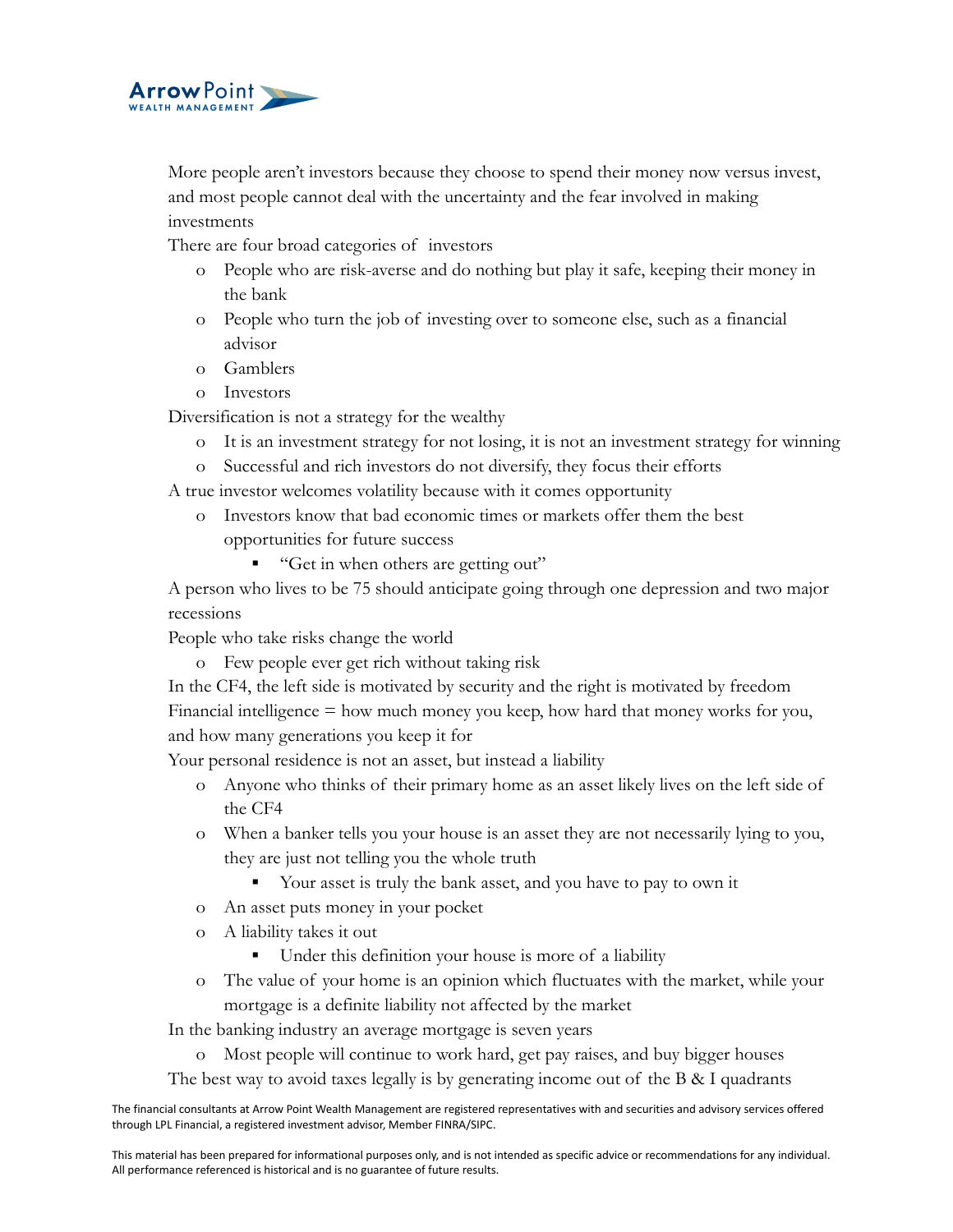

Being educated in more than one quadrant is much better than just being knowledgeable in one

The average person earns 70 percent of their income from the left side and only 30 from the right, this is backwards if you want to be wealthy

True investors make the most money in bad markets

- o A lot of investing depends on the buy
- o Your profit is made when you buy…not when you sell, so excellent investors buy when mostly everyone else is selling

If you take on risk and debt, make sure you get paid for it

The only difference between a rich person and a poor person is what they do in their spare time

It is highly likely that any Bs will build two or three companies that fail before building a successful company that lasts

o Resilience and perseverance is often what separates those that succeed and those that don't

## **Beware of the advice you take. While you must keep an open mind, always be aware of which quadrant the advice is coming from**

What others think of you is none of your business, what is most important is what you think of yourself

Simply having a long term plan that reduces consumer debt while putting away money in an investment each month will give you a head start on retiring wealthy

The wealthy spend a small fortune on solid professional advice to increase and protect their wealth

A capitalist's purpose is to make more money by synergistically orchestrating other people's money , other people's talent, and other people's time

- **o** True capitalists create their wealth by using the talents and finances of others
- **o** True capitalists move forward while others are running away
- **o** The game of capitalism is who is indebted to whom
	- The more people you are indebted to, the poorer you are

Money is seen and created with your mind

- **o** It is what you cannot see that is important; it is the details of the deal- the financial agreement, the market, the management, the risk factors, the cash flow, tax exposure -. that make for a good investment
- **o** Most people invest 95% with their eyes and 5% with their mind
	- Buying emotionally instead of rationally
- **o** If money is not first in your head, it will not stick to your hands
- **o** Investing is not risky, being uneducated is risky

The financial consultants at Arrow Point Wealth Management are registered representatives with and securities and advisory services offered through LPL Financial, a registered investment advisor, Member FINRA/SIPC.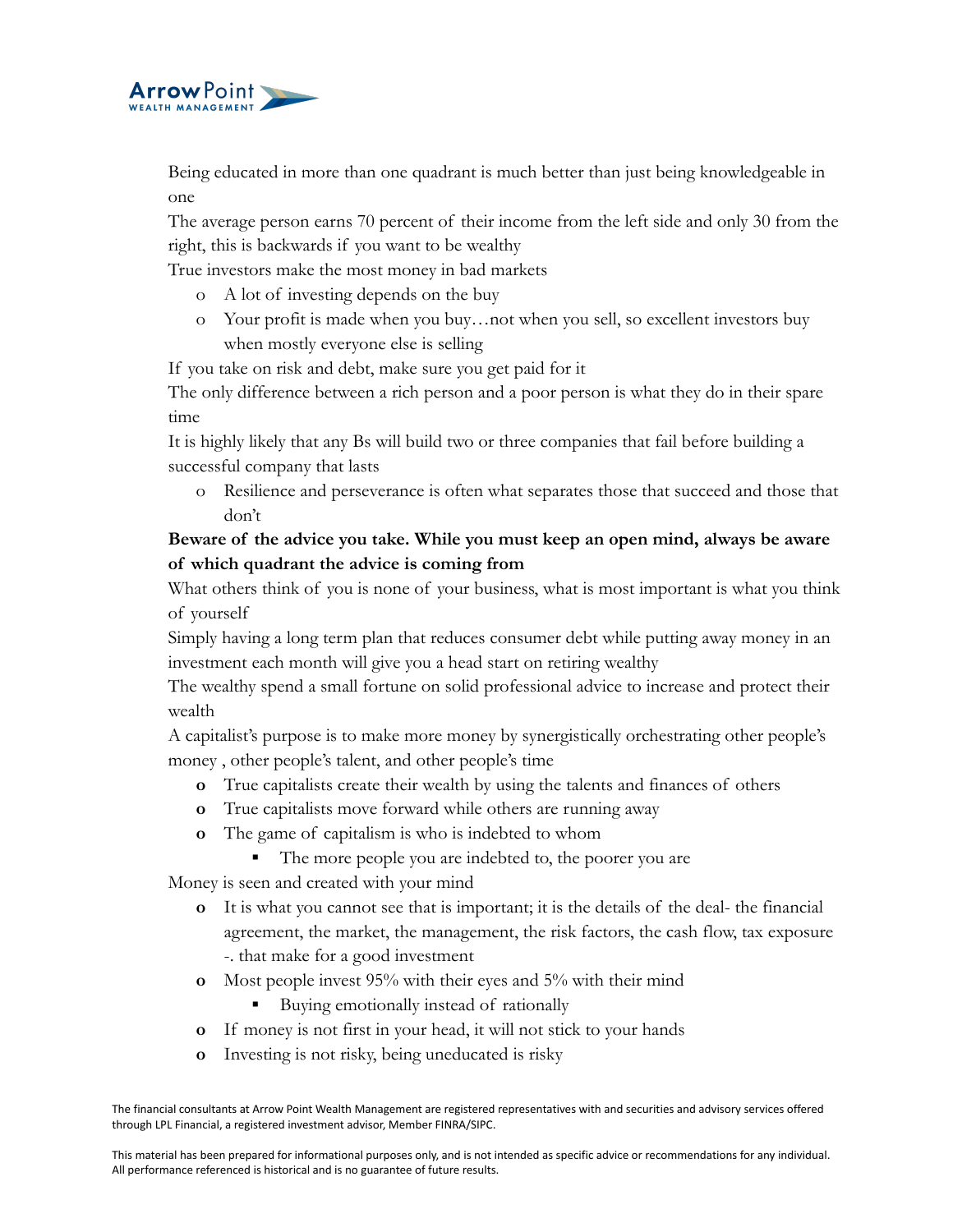

Often times, the non-wealthy will say things like "you can't do that" or "it's never been done before"

**o** What they mean is they can't do it, but if you truly want to be wealthy, you have to ignore this

Passion builds businesses. Not fear

Security is a myth…Learn something new and take on this brave new world. Don't hide from it

People on the left pay to take risks and the people on the right side get paid to take risks You do not have to go to school to become rich

- **o** People who work the hardest do not wind up rich
- **o** If you want to be rich, you need to "think"
- **o** Think independently rather than go along with the crowd, this is what separates those who become rich and those who do not
- **o** Greatest asset of the rich is that they think differently than everyone else

Moving from the left side to the right side of the CF4 is not so much doing as it is being

o You must become an I and a B

People who take risks, make mistakes and recover often do better than people who learned not to make mistakes because they were afraid of the risk

Financial IQ is 90 percent emotional IQ and only 10 percent technical information To be successful on the right side of the CF4 have to be emotionally neutral to winning and losing

- o Winning and losing are just part of the game
- o When issues arise tell yourself positive talk
	- Keep calm
	- **•** Think clearly
	- Keep an open mind
	- $\blacksquare$  Keep going
	- Ask someone who has gone before you
- o Find others who have gone before to help guide you in decisions
- o When emotions and fear are high, it is easy for financial independence to disappear True intelligence is knowing when to quit

An investment must make sense before any of the tax benefits

o Any tax benefits only make the investment more attractive

There are two big choices, the choice of security and the choice of freedom

- o If you choose security, there is a huge price to pay for that security in the form of excessive taxes and punishing interest payments
- o If you choose freedom, then you need to understand the whole game and play the whole game

The financial consultants at Arrow Point Wealth Management are registered representatives with and securities and advisory services offered through LPL Financial, a registered investment advisor, Member FINRA/SIPC.